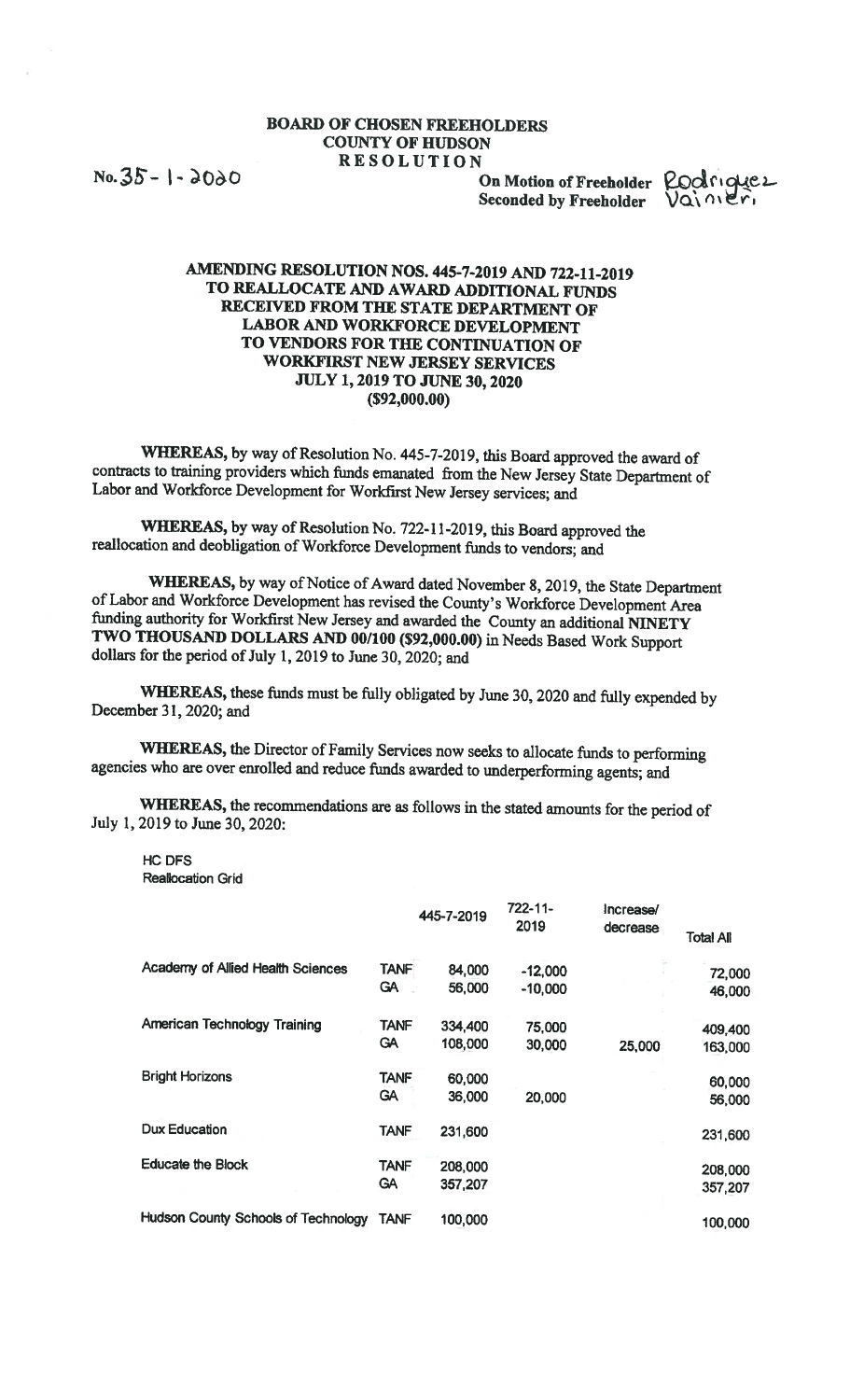| Institute of Science and Technology         | <b>TANF</b><br><b>GA</b> | 52,000<br>48,000    | 20,000<br>$-20,000$    |                     | 72,000<br>28,000    |
|---------------------------------------------|--------------------------|---------------------|------------------------|---------------------|---------------------|
| International Communications Solutions TANF | <b>GA</b>                | 47,000<br>43,000    | $-10,000$<br>$-25,000$ |                     | 37,000<br>18,000    |
| National Career Institute                   | <b>TANF</b><br><b>GA</b> | 20,000<br>20,000    | 30,000                 | 20,000              | 40,000<br>50,000    |
| Pro Data                                    | <b>TANF</b><br><b>GA</b> | 181,000<br>280,000  |                        |                     | 181,000<br>280,000  |
| <b>Suits for Success</b>                    | <b>TANF</b><br><b>GA</b> | 20,000<br>20,000    |                        | $-5,000$            | 15,000              |
| <b>Needs Based</b>                          | <b>TANF</b>              |                     | 30,000                 | $-15,000$<br>20,000 | 5,000<br>50,000     |
| <b>Needs Based</b>                          | <b>GA</b>                |                     | 30,000                 | 12,000              | 42,000              |
| <b>Urban League</b>                         | <b>TANF</b>              | 65,000              | $-20,000$              |                     | 45,000              |
|                                             | <b>GA</b>                | 15,000              | $-10,000$              |                     | 5,000               |
| <b>Women Rising</b>                         | <b>TANF</b><br><b>GA</b> | 72,000              | $-25,000$              |                     | 47,000<br>0         |
| <b>World Wide Educating Services</b>        | <b>TANF</b><br><b>GA</b> | 316,230<br>157,200  | $-10,000$              | 0                   | 306,230<br>157,200  |
| <b>Eferon Solar Solutions</b>               | Tanf                     | 28,000              | $-10,000$              |                     |                     |
|                                             | <b>GA</b>                | 64,000              | $-25,000$              |                     | 18,000<br>39,000    |
|                                             |                          |                     |                        |                     |                     |
| <b>Computer Learning Center</b>             | Tanf                     | 20,000              | 20,000                 | 15,000              | 55,000              |
|                                             | <b>GA</b>                | 40,000              | $-20,000$              | 20,000              | 40,000              |
| Saint Bernadine School                      | Tanf<br><b>GA</b>        | 40,000              | $-25,000$              |                     | 15,000<br>0         |
| Hudson County Schools of Tech. CDC          |                          | 133,000             | $-33,000$              |                     | 100,000             |
| <b>Total Vendors</b>                        |                          | 3,256,637           | $\pmb{0}$              | 92,000              | 3,348,637           |
| Department of Family Services               |                          |                     |                        | 92,000              |                     |
| Administration                              | <b>TANF</b>              | 439,625             |                        | 0                   | 439,625             |
|                                             | <b>GA</b>                | 223,412             |                        |                     | 223,412             |
|                                             |                          |                     |                        |                     | $\mathbf 0$         |
| <b>CWEP Unit</b>                            | <b>TANF</b>              | 635,810             |                        |                     | 635,810<br>0        |
| Case Management                             | <b>TANF</b>              | 566,844             |                        |                     | 566,844             |
|                                             | <b>GA</b>                | 293,012             |                        |                     | 293,012<br>0        |
| EEI                                         | <b>TANF</b>              | 173,452             |                        |                     | 173,452             |
| <b>Summer Youth</b>                         | <b>TANF</b>              | 190,762             |                        |                     | 190,762             |
| <b>CAVP</b>                                 | <b>TANF</b>              | 105,040             |                        |                     | 105,040             |
| Verification                                | <b>TANF</b>              | 70,720              |                        |                     | 70,720              |
| <b>WDB</b>                                  | <b>TANF</b><br><b>GA</b> | 72,401              |                        |                     | 72,401              |
| <b>Total DFS</b>                            |                          | 47,599<br>2,818,677 | 0                      | $\bf{0}$            | 47,599<br>2,818,677 |
| <b>Total All</b>                            |                          | 6,075,314           | 0                      | 92,000              | 6,167,314           |
|                                             |                          |                     |                        |                     |                     |

WHEREAS, these contract awards are not subject to "Pay to Play" requirements as they emanated from a fair and open competitive process pursuant to  $N.J.S.A.$  40A:11-4.1; and

WHEREAS, the funds to be awarded are in the amount of NINETY TWO THOUSAND DOLLARS AND 00/100 (\$92,000.00);